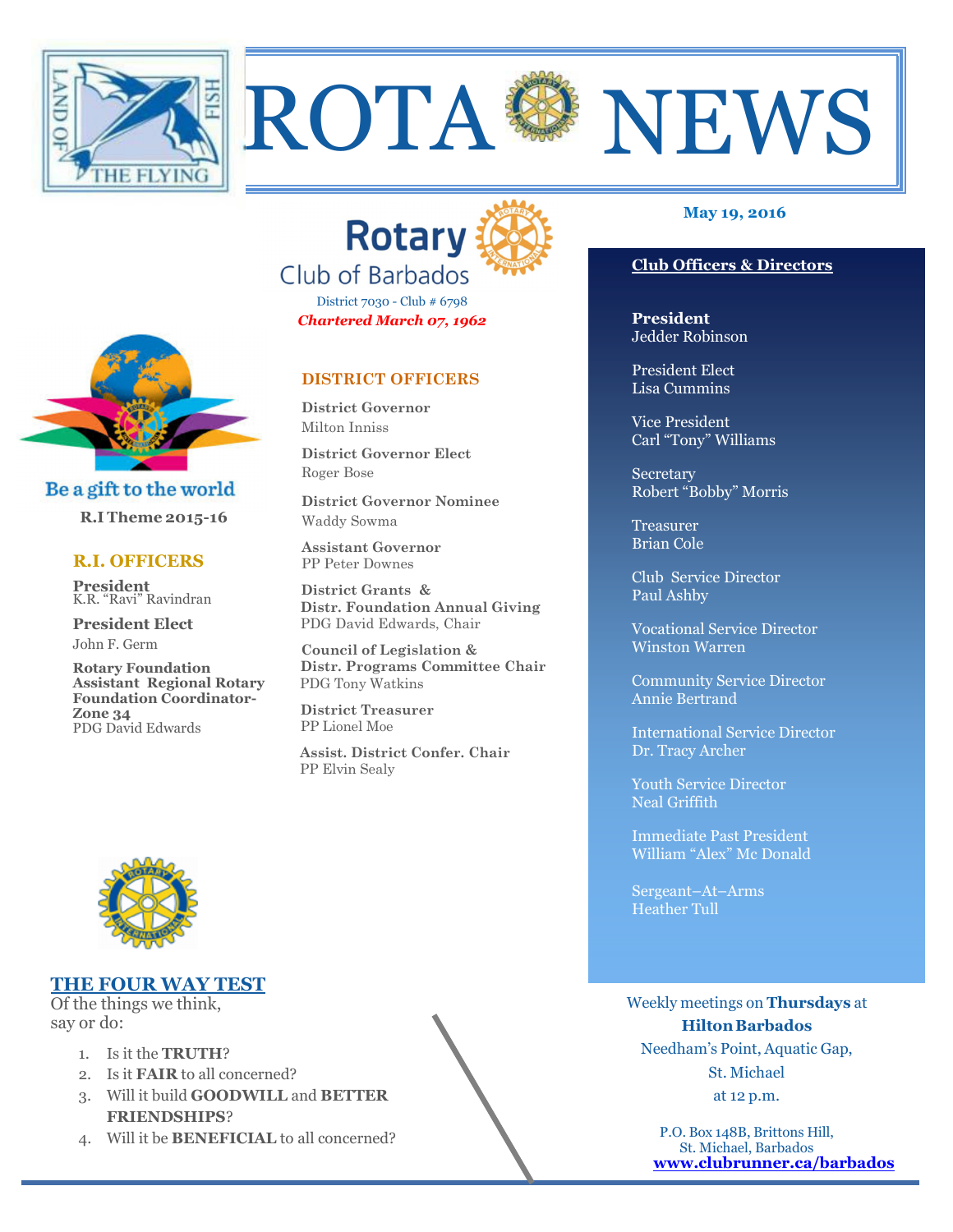# **THE ROTARY CLUB OF BARBADOS WELCOMES ALL VISITING ROTARIANS AND GUESTS**  *Mar 07 - Club Charter Date - 1962 - Club # 6798*

# **MAY - YOUTH SERVICE MONTH**

*Today will be a Fellowship Meeting have a presentations on "What Rotary Means To Me" by Past President Lionel Moe.* 

*Our Greeters are May 19 - Past Secretary Jomo Hope & Past Dir Trevor Whitehall* 

\_\_\_\_\_\_\_\_\_\_\_\_\_\_\_\_\_\_\_\_\_\_\_\_\_\_\_\_\_\_\_\_\_\_\_\_\_\_\_\_\_\_\_\_\_\_\_\_\_\_

#### *Meet Our Greeters*



**Past Secretary Jomo Hope** joined the Club on April 01, 2010. His Classification is Attorney - at Law -General. He was introduced by PP Erskine L Thompson. Jomo served as Secretary for the period 2011-2013. For year 2014-15 he served on the Rotary Information, Classification & Member Development Committee.



**Past Director Trevor Whitehall** joined the Rotary Club of Barbados on July 23, 1998.

His Classification is Refined Products - Retail. He served as Director Vocational Service 2003-04. He has served on the Vocational Service, Environment, Drug Awareness Committees. For 2014-15 he served on the Fellowship, Environment and Vocational Service Committees. Currently he serves on the Environment Committee. For 2015-16 Trevor is engaged in the Rotary Community Chal-

lenge Project for April; which involves a replacement home for a single mother of four.

## *Meet Our Speaker*

**Past President Lionel Moe** joined the Club on April 12, 1984. He was proposed by Hon Rotarian, Sir Harcourt Lewis. His Classification is Business Services - Accounting. He served as President for the Year 2002-03, where for his project he continued the refurbishment work at the St. Patrick RC School which had been initiated the previous year by President Algie Leacock. Integral to the project was the provision of training in the Montessori Methods for a number of teachers. He also donated \$50,000.00 to The Challenor Adult Training Centre. Lionel was the longest serving Treasurer of the Club from 1989-2001. He has also served as



the Chair of the Classification and Membership Committee. He has served the District as Treasurer on a number of occasions; including 2015-16. His service to the community was recognized with the Paul Harris Award in 1997. He served as Vice President for 2006-07.

#### \_\_\_\_\_\_\_\_\_\_\_\_\_\_\_\_\_\_\_\_\_\_\_\_\_\_\_\_\_\_\_\_\_\_\_\_\_\_\_\_\_\_\_\_\_\_\_\_\_\_\_ *HIGHLIGHTS FROMTHE FELLOWSHIP MEETING OF MAY 12, 2016*

*Last Thursday, in keeping with the RI Theme for May: Youth Service Month, we welcomed representatives for our two sponsored clubs -St. Michael & Codrington. Accompanying the students were Faculty Advisors Mr. Vadim Lor Dinot and Mrs Kim Adams.* 

Following is a Summary of the presentations by the Presidents, Saskia Rock-Williams of Codrington and Kiana Chewitt of St. Michael which are on our website.*Continued next page*



# *HIGHLIGHTS FROMTHE FELLOWSHIP MEETING OF MAY 12, 2016, CONT'D*

Following is the Summary by President Saskia Rock-Williams **Slide 1: Interact Presentation** 

Hello, good afternoon everyone. My name is Saskia Rock-Williams and this afternoon I will be giving you an insight on what the Interact Club of Codrington School has been doing and what we plan to do in the future.

#### **Slide 2: Who are we as a club?**

Our club consists of 12 members at the current moment between the ages of 14 and 17. In our executive team we have myself as the current president and Dalisay (who couldn't make it today due to exams) as the vice president. The club members we have here today from our club are Amaya Emmanuel, Georgia Wilson and Abbien Greene. Now, I would mention our newly elected executive team however, due to the nature of an International School we can't elect an executive team until the next school year where we can guarantee members.

Everyone here knows the Four Way Test and that's how the Rotary governs the things they think, say or do. The Four Way test being Is It The Truth? Is it Fair to all concerned? Will it build Goodwill and better Friendships? And Will it be beneficial to all concerned? This is exactly what we as an Interact Club run and create our projects on.

## Slide 3: Club Activities and projects of the year - annual sponsored **walk/run**

Which leads me into our club activities and projects of the year. Firstly, we held a sponsored walk/run on the  $19^{th}$  of March and we hold this every year at the Aquatic Centre from  $9 - 12$ pm. Families in the Codrington community would be sponsored and walk or run a designated route around the Aquatic Centre and essentially the more laps they do the more money they individually raise. We raised a total of \$964 and 500 of goes to the Barbados Cancer Society while the rest of the proceeds are invested into other projects.

## Slide 4: Cont'd Activities of the year - Love pops

Another project that we came up with was surrounded by the spirit of Valentine's Day, and this project was called Love Pops. This was where both students and faculty could send messages to others in the school attached to a bag of treats that included chocolates and lollipops. A total of \$252 dollars was raised and these proceeds were invested in other projects that we came up with.

## Slide 5: Cont'd Activities of the Year - The Helping Hand

This project is one of absolute favourite and it's called the Helping Hand project. We heard about a family that were in need of a helping hand from a contact in the Codrington community and we thought it would be a brilliant idea to use our links and resources to help this family become self-sufficient and give them the helping hand they need.

.*Continued next page*

# **MEETING DETAILS - Thursday, May 12, 2016 SAA - Past President Vic Fernandes**

- **Attendance 53%**
- **Raffle S102.00**
- **Raffle Winner Past President Per Dibber**
- **Fines \$152.00**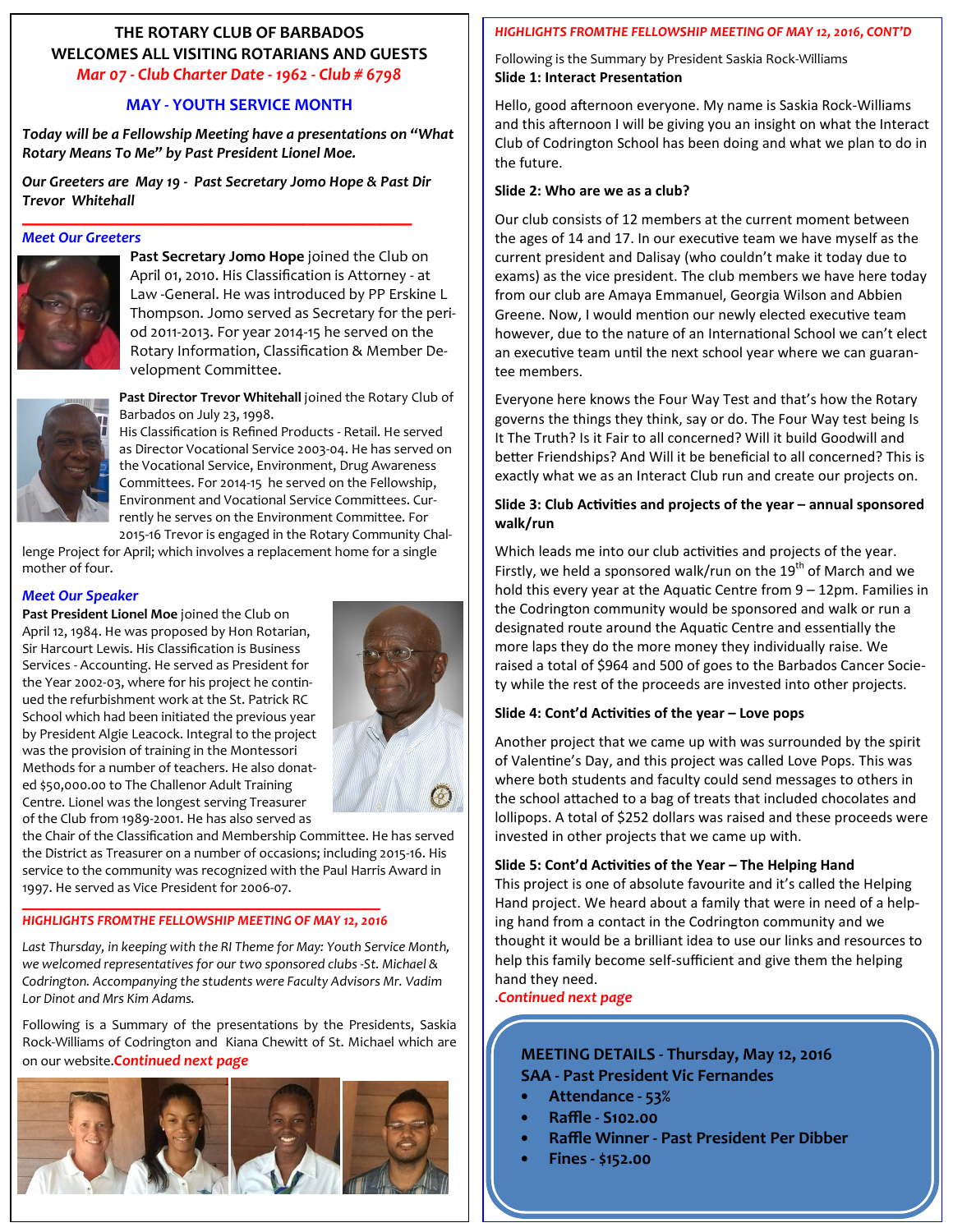## *HIGHLIGHTS FROMTHE FELLOWSHIP MEETING OF MAY 12, 2016, CONT'D*

The family consists of 6 children and 1 active parent. With our club funds we did a big fresh food shop as well as providing all the children with slippers and the house a car-full of clothes, toys, books, shoes and non-perishable goods. We also managed to give the mother a sewing machine because she's skilled in sewing, where she has be given alterations on garments that she will be paid for.

#### **Slide 6: Upcoming Projects**

The extended version of the Helping Hand project is to do with Construction. We thought it would be a great idea if we could make an extension on their house, which could be transformed into a bedroom or a shop space however, one of the links our Interact Club has made is in the process of approving this with the National Housing Corporation (NHC).

For our next upcoming project we would like to raise funds in the form of a party essentially a fundraiser that would be open to various schools around Barbados. All that we ask from you as a Rotary club is to provide us with the contact details of the executive team of St Michaels Interact Club as we would love to include them in this project as well as any links that could aid us in planning a successful fundraiser event.

And last but not least is a Frozen Treat Week that starts the week of May  $16<sup>th</sup>$ . In the Codrington community we will be selling frozen treats throughout the whole week and these funds will be invested in the other larger upcoming projects.

#### **Following is the Summary by President Kiana Chewitt of St. Michael**  May 2015 – April 2016 -Term I Activity Report

#### **History**

- We are a junior branch of The Rotary Club of Barbados. In terms of resources our club is small, but we take on appropriate projects and always receive smiles of gratitude.
- We meet every Friday at 2:15 p.m. in Form Room 5.3.
- Membership is around fifty-five persons, however attendance fluctuates. Some members cannot attend or stay until the end of each meeting but they always contribute.
- In order to maintain membership we will continue to engage in effective projects outside and inside the school environment, host casual meetings, socials and full assembly.

#### **Dominica relief effort**

- Tropical Storm Erika devastated Dominica on August 15<sup>th</sup> 2015, killing at least twenty persons. The island was in dire need of assistance and The St. Michael School Interact Club like the rest of Barbados did our part in helping rebuild the country.
- Food items were collected from members of the club and students of the school.
- On September  $28^{th}$  2015, the club conducted full assembly and made its first donation on behalf of the members and students of The St. Michael School. This was presented to our principal Dr. Yvette Mayers.
- The club made a second donation on October 26<sup>th</sup> 2015.

#### **Installation**

- Installation of the new board took place on October  $26^{th}$  2015.
- This was attended by President Jeddar and Rotarian Bertrand.
- President Jeddar delivered his speech and officially installed each member to their position of the new board. It was on this morning the club conducted full assembly and made its second donation to the Dominica Relief Effort.

## *HIGHLIGHTS FROMTHE FELLOWSHIP MEETING OF MAY 12, 2016, CONT'D*

#### **Beach Clean Up**

- The clean up of Long Beach Christ Church on November  $6<sup>th</sup>$ 2015 was a joint effort with the Science and Environment Club.
- Approximately twenty bags of garbage and seaweed were cleared from the beach.

## **Thelma Vaughn Memorial Home**

- The club made a visit to The Thelma Vaughn Memorial Home on December  $7<sup>th</sup>$  2015.
- This was the club's second visit, the first being June 22<sup>nd</sup> of 2015. On both occasions groceries and supplies were donat‐ ed to the home. Members brought food, cleaning supplies and diapers.
- Members were given a tour of the home by the matron Ms. Janice Smitten. We interacted with the residents and togeth‐ er sang traditional Christmas Carols.

## **A.C. Graham Development Centre**

- We performed Christmas carols and poems for the children of the A. C. Graham Development Centre and residents of The St. Michael District Hospital.
- Interactors who are also members of the Peer Supporters Club partook in selling ice cream, of which proceeds were used to purchase the donations for these institutions.

#### **Carols By Candlelight**

- On December 13<sup>th</sup> 2015, The Rotary Club of Barbados presented its annual Carols by Candlelight Christmas Concert.
- For this event the club was tasked with assembling the candles.
- Bottle caps were sorted through for the appropriate sizes. These caps were then screwed onto bottles in which the candles were placed.
- The finished product was packed into boxes for members to distribute to the spectators. Interactors were divided into groups for each step.
- The final group greeted the spectators, and collected and organized gifts.

#### **At Risk Students**

- There are anonymous students within The St. Michael School who need assistance with purchasing lunch.
- To assist these persons the club raised fifty‐four dollars through member donations. We plan to continue helping with this cause.

#### **Sergeant-At-Arms Training Programme**

- Throughout the term, different individuals were given a chance to act as Sergeant‐At‐Arms.
- This was done so that members who are not on the board have a better understanding of the roles of each position.
- This also prepares and trains the new management of the coming Interact year.
- We intend to continue with this programme and extend it to the other positions on the board.



#### *Continued next page*